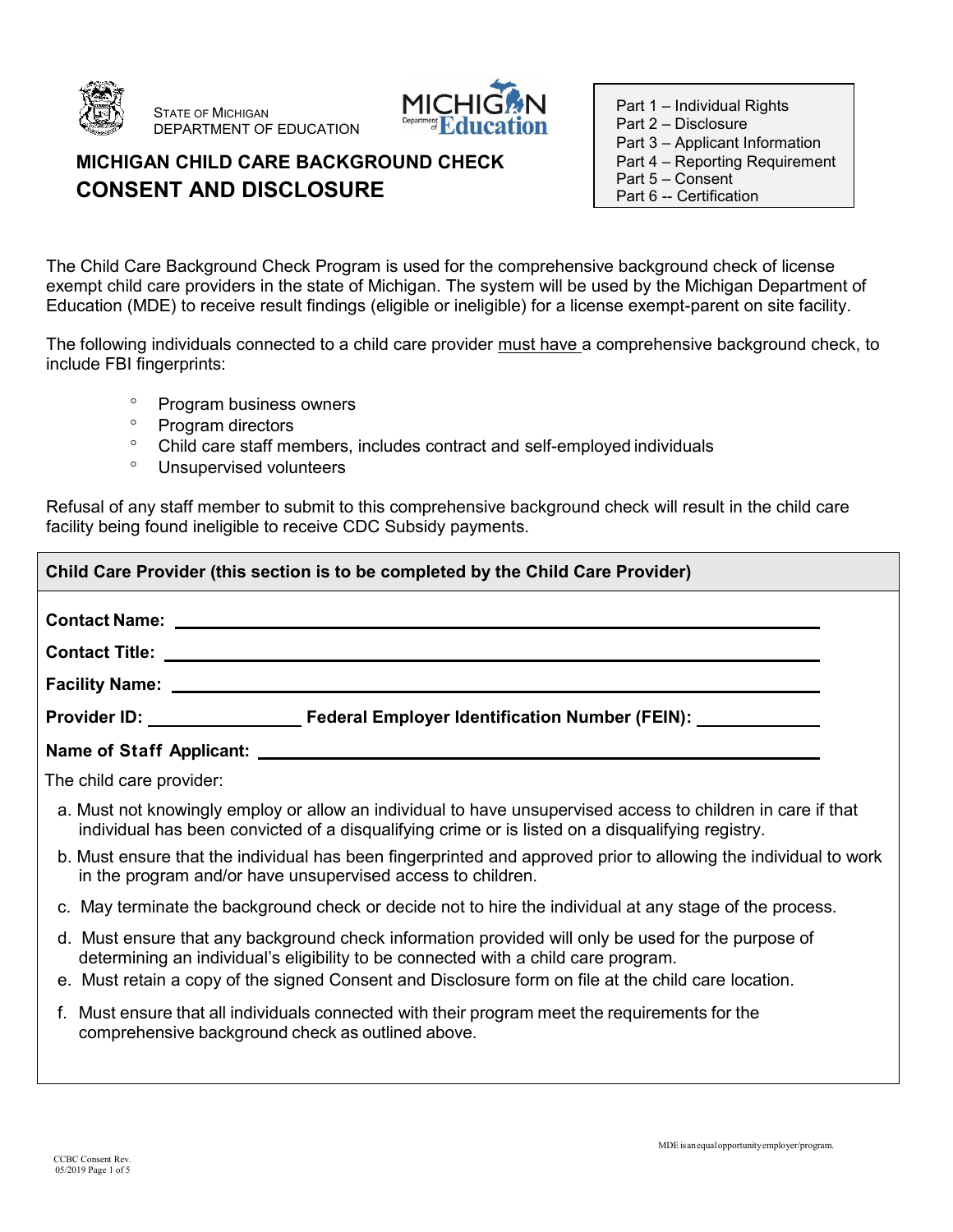#### **Part 1 – Individual Rights**

- a. I understand that upon my written request, the department will provide a copy of any disqualifying record information found on any of the relevant registries or databases.
- b. I understand that if I believe the results of any disqualifying information found on any relevant registry is inaccurate, it is my responsibility to contact the agency that maintains the registry to correct the registry information.
- c. I understand that if I believe the results of the criminal history fingerprint record are inaccurate, or if the conviction contained in the criminal history record is one that was expunged or set aside, I may file a redetermination request with the Department of Licensing and Regulatory Affairs.

#### **Part 2 –Disclosure Statements (applicant disclosure)**

Convictions for certain crimes, and/or being listed on certain registries, will make an individual ineligible to be employed at or connected to a child care facility. For more details on the convictions or registries, go t[o](http://www.michigan.gov/ccbc) [www.michigan.gov/ccbc.](http://www.michigan.gov/ccbc)

Listed below are all offenses that I have been convicted of and/or a substantiated finding of child abuse and/or neglect was found. (Attach additional sheets if necessary).

| <b>Offense</b> | <b>Date of Conviction/ Finding</b> | City | <b>State</b> |
|----------------|------------------------------------|------|--------------|
|                |                                    |      |              |
|                |                                    |      |              |
|                |                                    |      |              |
|                |                                    |      |              |
|                |                                    |      |              |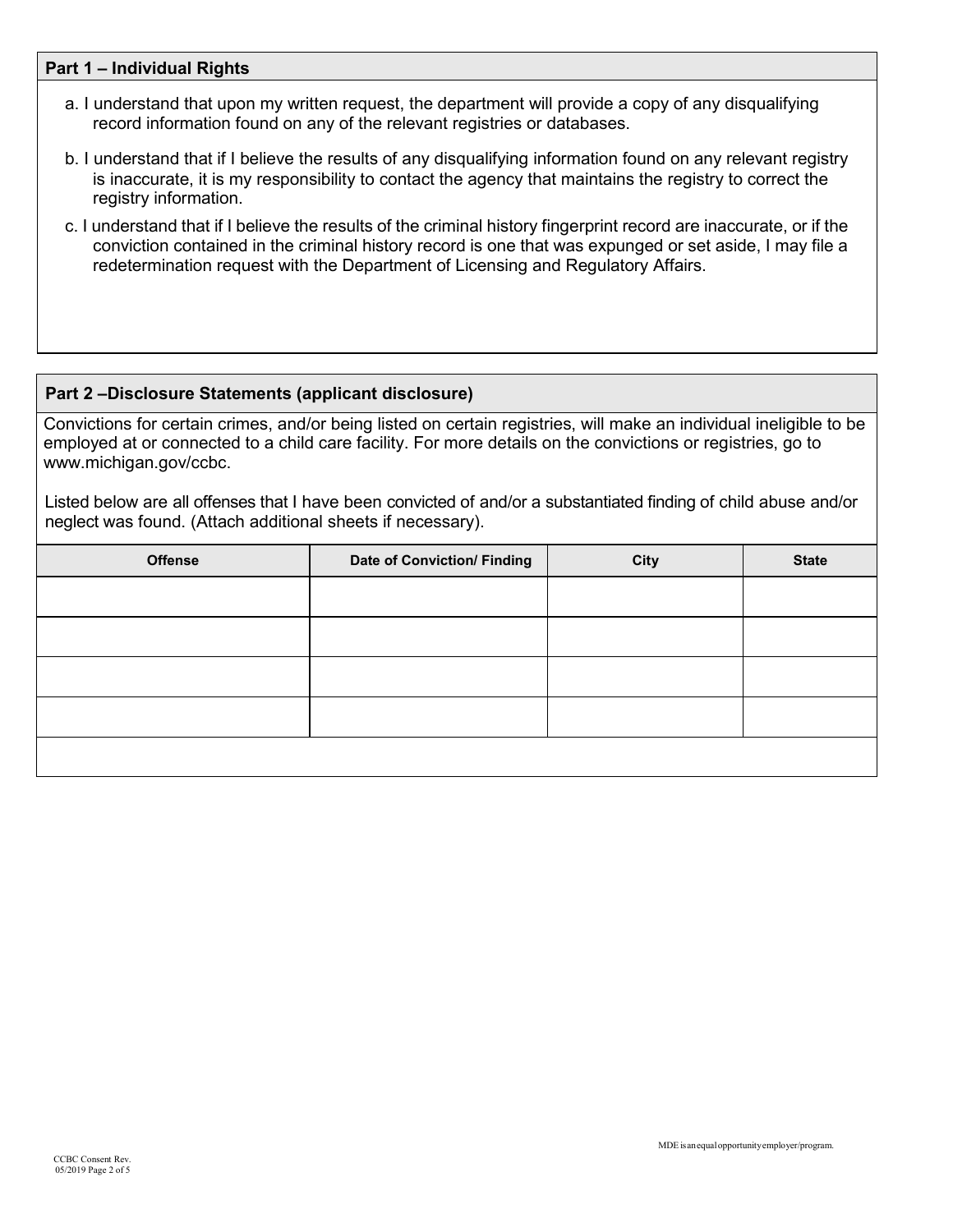## **Part 3 – Applicant Information required to process a comprehensive background check.**

| <b>Facility and Role</b>                 |                                                                                                                                                                                                                                      | Employment Start Date 11 / 1   |                 |                               |
|------------------------------------------|--------------------------------------------------------------------------------------------------------------------------------------------------------------------------------------------------------------------------------------|--------------------------------|-----------------|-------------------------------|
| <b>Personal Information (Legal Name)</b> |                                                                                                                                                                                                                                      | <b>List All Previous Names</b> |                 |                               |
|                                          |                                                                                                                                                                                                                                      |                                |                 |                               |
|                                          |                                                                                                                                                                                                                                      |                                |                 |                               |
| Suffix                                   |                                                                                                                                                                                                                                      |                                |                 |                               |
|                                          |                                                                                                                                                                                                                                      |                                |                 |                               |
|                                          | Height _____________  Hair Color __________                                                                                                                                                                                          |                                |                 | Gender Male □ Female □        |
|                                          | Weight <b>Eye Color</b>                                                                                                                                                                                                              | Race $\_\_$                    |                 |                               |
| <b>Current Address</b>                   |                                                                                                                                                                                                                                      |                                |                 |                               |
|                                          | Address <b>contract to the contract of the contract of the contract of the contract of the contract of the contract of the contract of the contract of the contract of the contract of the contract of the contract of the contr</b> |                                |                 |                               |
|                                          | City ___________________________State/Province ______________Zip ____________County ______________________                                                                                                                           |                                |                 |                               |
|                                          | Add previous Michigan address as needed                                                                                                                                                                                              |                                |                 |                               |
|                                          |                                                                                                                                                                                                                                      |                                |                 |                               |
|                                          |                                                                                                                                                                                                                                      |                                |                 |                               |
|                                          |                                                                                                                                                                                                                                      |                                |                 |                               |
| <b>Residency</b>                         | Do you have more previous Michigan addresses? Yes $\Box$                                                                                                                                                                             | No $\Box$                      |                 |                               |
|                                          | Did you live outside of Michigan within the last five years? Yes $\Box$                                                                                                                                                              |                                | No <sub>1</sub> | If Yes, you must<br>addresses |
|                                          | Previous non-Michigan address (use additional paper, if applicable)                                                                                                                                                                  |                                |                 | complete previous             |
|                                          |                                                                                                                                                                                                                                      |                                |                 |                               |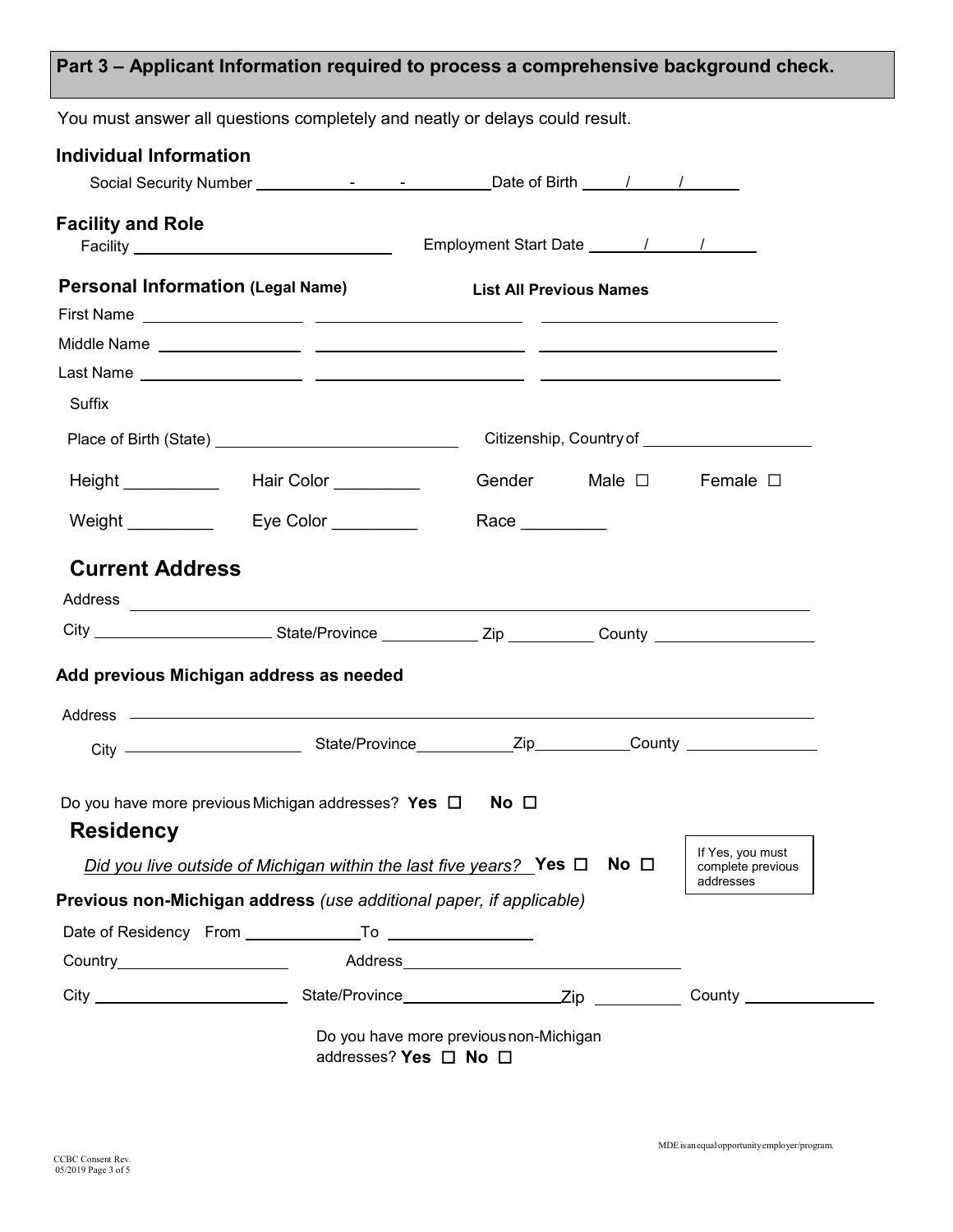### **Phone/E-mail address**

Phone Number **Email Email Email** 

## **Driver's License or State Identification** \_\_\_\_\_\_\_\_\_\_\_\_\_\_\_\_\_\_\_\_\_\_\_\_\_

#### **Part 4 – Reporting Requirement**

After a determination of eligible, I understand that if I am a child care program owner, staff member, volunteer, and/or director, I am required to report to the department within 3 business days after I (or one of my staff members) have been arraigned for or convicted for a crime listed on the crime code list, located at www.michigan.gov/childcare in the Providers section.

#### **Part 5 – Consent to Conduct Background and Criminal Record Check (applicant consent)**

As a condition of being considered for employment or connection with a child care facility:

- a. I hereby consent to and authorize the Department of Licensing and Regulatory Affairs, on behalf of the Department of Education, to conduct a comprehensive background check that includes: 1) a review of the licensing database of individuals with previous disciplinary action within a child care center, group child care home, family child care home, or an adult foster care facility; 2) a search of the individual through the national and state sex offender registries; 3) a search of the individual through all state criminal registries or repositories for any states of residence in the past five years; 4) a request that the Department of State Police perform a criminal history check on the individual; and 5) a search of the child abuse and neglect registry for Michigan and any states of residence for the past five years.
- b. I understand that refusing to the comprehensive background check or knowingly providing false information in connection with a background check will result in my being foundineligible.
- c. I understand that the child care program may terminate the background check or decide to not allow me to be connected with the child care program at any stage in the process.
- d. I agree to provide all the information necessary to conduct a comprehensive backgroundcheck.

#### **Privacy Act Statement:**

**Authority:** Acquisition, preservation, and exchange of fingerprints and associated information by the Federal Bureau of Investigation (FBI) is generally authorized under 28 U.S.C. 534. Depending on the nature of your application, supplemental authorities include Federal statutes, State statues pursuant to Pub. L. 92-544, Presidential Executive Orders, and federal regulations. Providing your fingerprints and associated information is voluntary; however, failure to do so may affect completion or approval of your application.

**Principal Purpose:** Certain determinations, such as employment, licensing, and security clearances, may be predicated on fingerprint-based background checks. Your fingerprints and associated information/biometrics may be provided to the employing, investigating, or otherwise responsible agency, and/or the FBI for the purpose of comparing your fingerprints to other fingerprints in the FBI's Next Generation Identification (NGI) system or its successor systems (including civil, criminal, and latent fingerprint repositories) or other available records of the employing, investigating, or otherwise responsible agency. The FBI may retain your fingerprints and associated information/biometrics in NGI after the completion of this application and, while retained, your fingerprints may continue to be compared against other fingerprints submitted to or retained by NGI.

#### **Continued on Next Page**

MDEisanequalopportunityemployer/program.